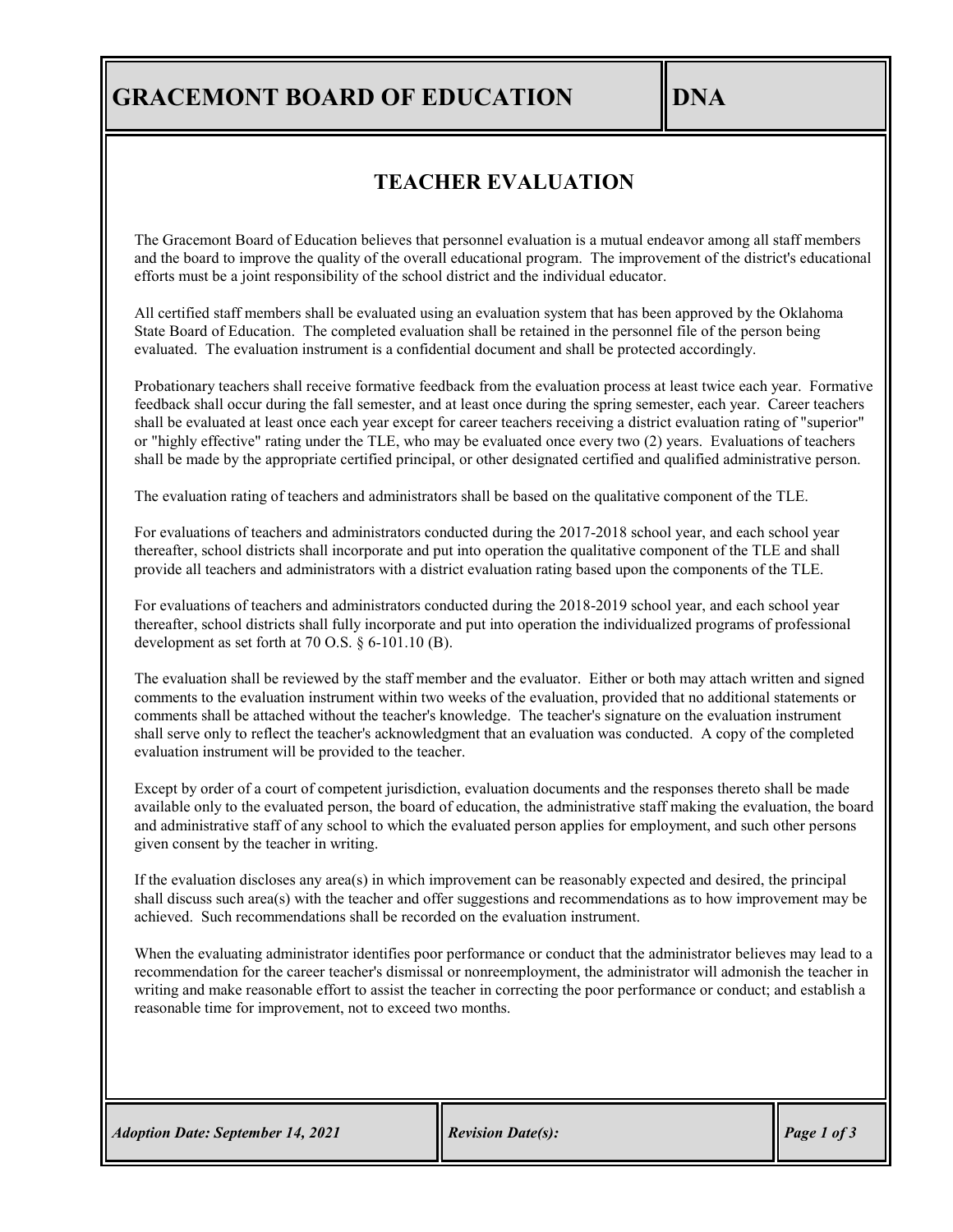## **TEACHER EVALUATION (Cont.)**

If the career teacher does not correct the poor performance or conduct cited in the admonition within the time specified, the administrator shall make a recommendation to the superintendent for the dismissal or nonreemployment of the teacher. A probationary teacher will receive a plan of improvement if inadequate teaching performance exists.

*The board shall review this evaluation policy on an annual basis following consultation or involvement by representatives selected by the teachers in this district.*

**REFERENCE: 70 O.S. §6-101.10, et seq.**

## *THIS POLICY REQUIRED BY LAW.*